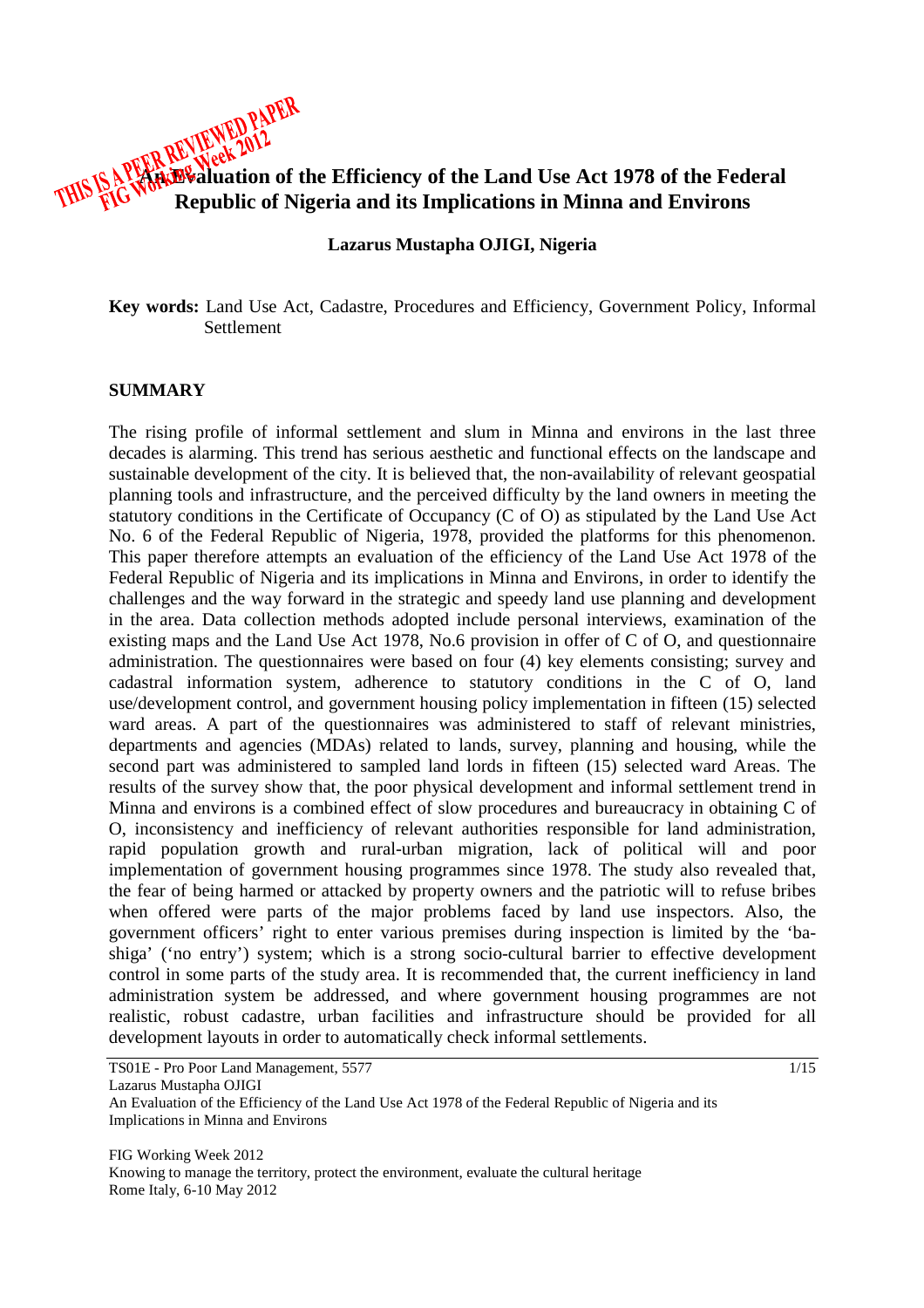# **1. INTRODUCTION**

All over the world today, it is evident that, there is a growing need for spatial information for sustainable resource inventory, planning, development and distribution. Spatial data is a key enabler to visualize current situations, predict impacts and enhance service delivery. Information about location is a natural integrator, capable of enabling complex analysis of spatial distribution of places, events and services; providing opportunities to link up government services, interact with customers and optimize delivery options (Potsiou et al, 2010). The increasing need and importance of spatial information has been due to recent strides in spatial information capture, management and access, as well as the development of analytical techniques such as high resolution mapping of urban environments (FIG Commission 3, 2010).

For over thirty years in Minna and environs, there has been a rising profile of informal settlement and slum, particularly on the urban fringes and the phenomenon is disturbing, as it potent huge obstacle to quality development of the city. This trend perhaps may be as a result of the dearth of requisite spatial information for effective land administration, planning and implementation of the existing land use laws. One pertinent observation made by Dumashie (2006) on the emergence of slums in African countries is that, "rapid population growth and rural-urban migration is placing enormous pressure on the ability of African countries to facilitate access to housing and public services, as manifested by the high housing rents, overcrowding, and emergence of slums and informal settlements".

According to Potsiou and Ionnidis (2006), these informal development may occur in various forms, such as squatting, where vacant state owned or private land is occupied illegally and used for illegal slum housing; or it may appear through informal subdivisions and illegal construction work that do not comply with planning regulations such as zoning provisions; or through illegal construction works or extensions on existing legal properties. These squatter settlements, which are non-homogenous in nature, are found on the urban fringes or in centrally located areas, mostly on public land but also, less frequently, on private land (Aluko and Amidu, 2006). It is however difficult to effectively plan and implement urbanization without an up-to-date cadastral information system, supported by enabling law for land use control. Cadastre is a daily maintained record system which contains an un-ambiguous description of the physical location and extent of a parcel of land, the related rights to the land and information on the land (Dashe 1987; Yusuf and Abioye, 2000).

Heterogeneous and analog filing systems of cadastral maps and records have serious demerits of data insecurity and duplication of litigation over compensation claims and ownership of parcel of lands (Ojigi and Owoyele, 2005). Therefore, the cost of ineffective land management is potentially very high and includes proliferation of illegal settlements, criminal activities, lack of productive investment, and poor infrastructure (Ojigi, 2009). According to Enemark and McLaren (2008), comprehensive planning at local level supported by citizen participation would enable establishment of proper monitoring systems and enforcement procedures to control and legalise actual informal development.

TS01E - Pro Poor Land Management, 5577 2/15 Lazarus Mustapha OJIGI An Evaluation of the Efficiency of the Land Use Act 1978 of the Federal Republic of Nigeria and its Implications in Minna and Environs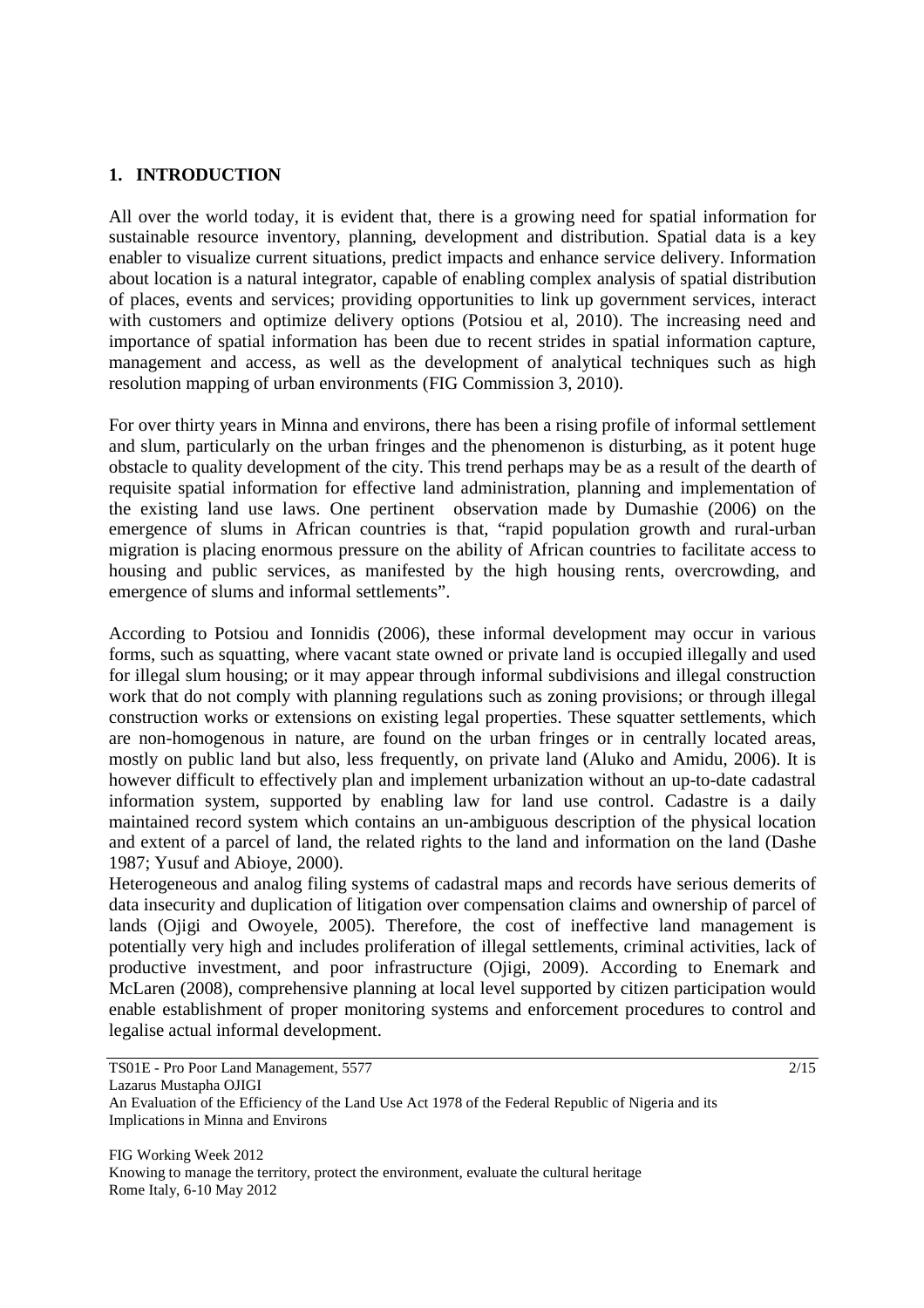# **1.1 Land Use Act 1978, No.6**

The valid instrument for effective land information management is a functional cadastral information and land administration systems. Economic value of urban land is an important factor that land Information management strategies should consider and development of land markets should be among the objectives of land management. However, land cannot be treated as an ordinary asset controlled by individuals and subject only to market forces, rather should be used in the interest of society to achieve social goals like decreasing inequalities in access to land and tenure, land registration and administration and improve development quality. This was the basis upon which Land Use Act No. 6 of 1978 was established by the Federal Government of Nigeria in March 1978. The Act simply transferred the ownership of land to the state, which is to hold the land in public interest. The individual citizens or corporate bodies thereafter hold the possession of such lands and could continue holding such lands *as if* the holder has the *statutory* ownership of such land (Land Use Act, 1978). The statutory ownership of a given portion of land is evidenced by a Certificate of Occupancy (C of O) signed by the Governor or the Chief Executive of a State.

There are standard information, terms and conditions conveyed by the C of O's offer letter; which include the plot location, size (in square metre or hectares), the premium per square metre, rent per square metre per annum, improvement value, the purpose or land use type, lease period (usually 99 years) and rent revision period (usually 5 years). The grant of C of O provides adequate statutory conditions for sustainable city growth and almost automatic development control, but the quagmire in Minna and environs and perhaps other parts of Nigeria is the blatant refusal of the plot owner to adhere to those conditions; which are in effect binding as an authentic undertaking and agreement at the acceptance of the offer. On the hand, a question that needed to be answered is, '*are the statutory conditions in the C of O too difficult for the land owner/developers to meet or the land administration system is inefficient in handling the provisions of the Land Use Act, 1978?*

# **1.1.1 Development Control Conditions in the Certificate-of-Occupancy (C of O)**

Any valid C of O contains **statutory conditions** for effective physical development control within the frame work of land use plan for an area. Some of the important common conditions include the following (*paraphrased from Land Use Act, 1978*):

- a. Within 2 years from the date of the acceptance of the C of O, the plot owner is expected to erect and complete buildings or other works on the offered plot, in accordance with the approved detailed plans by the state or any other agency empowered to do so;
- b. Plot owners are not to erect or build or permit to be erected or built on the offered plot of land any other buildings or structures other than those permitted to be erected by virtue of the C of O nor make or permit to be made additions or alterations to the said buildings to be erected or buildings already erected on the plot of land except in accordance with the

TS01E - Pro Poor Land Management, 5577 3/15

Lazarus Mustapha OJIGI

An Evaluation of the Efficiency of the Land Use Act 1978 of the Federal Republic of Nigeria and its Implications in Minna and Environs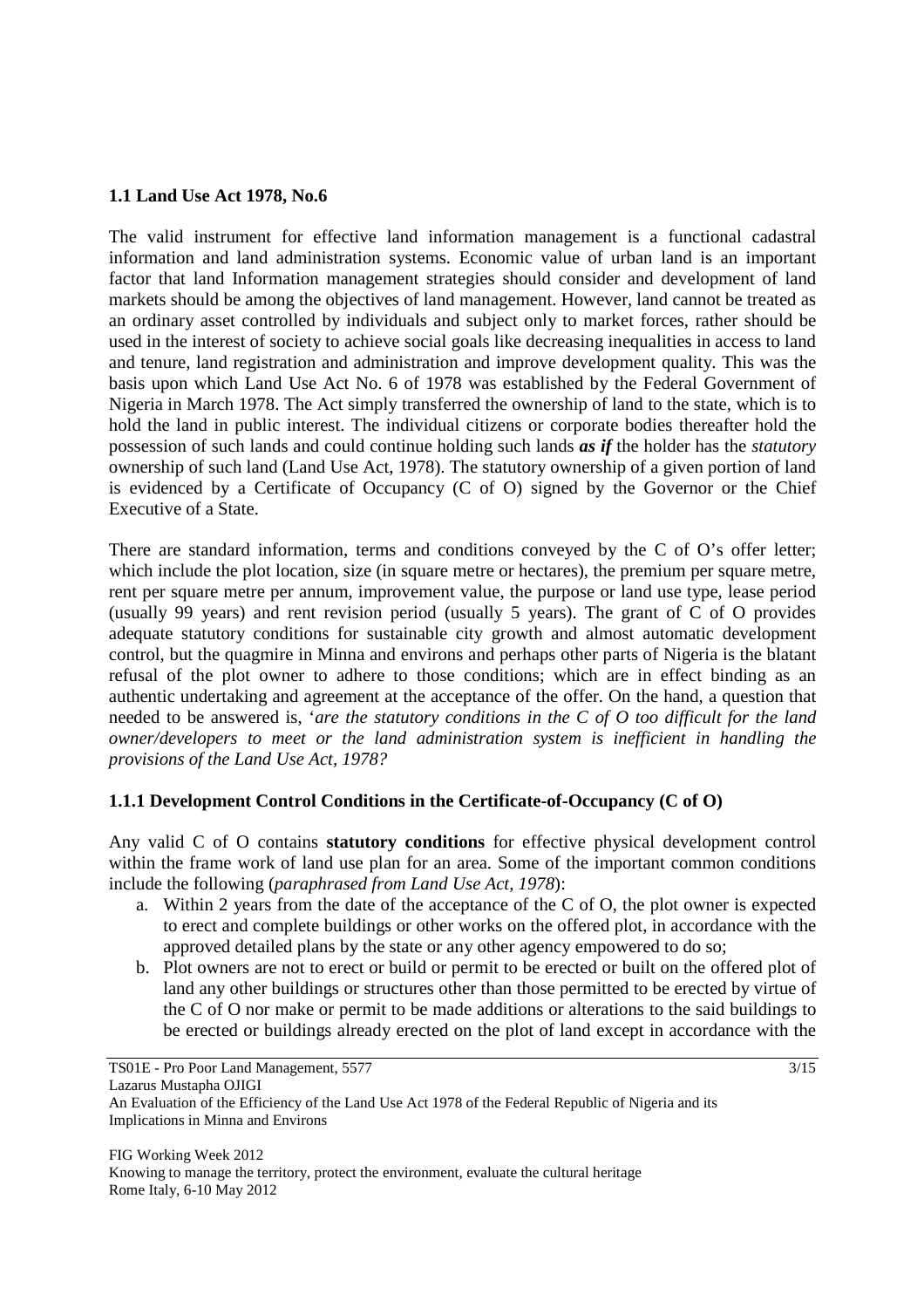plans and specifications approved by the State Urban Development Board or any other agency empowered to do so;

- c. No plot owner must alienate the Right of Occupancy granted him/her, or any part thereof by sale, assignment, mortgage, transfer of possession, sub-lease or bequest, or otherwise howsoever without the prior consent of the Governor or the Surveyor-General;
- d. The Governor or any other public officer duly authorized by the Governor in his behalf, shall have power to enter upon and inspect the land comprised in any statutory right of occupancy or any improvements effected thereon, at any reasonable hours during the day and the occupier shall permit and give free access to the Governor or any such officer to enter and so inspect (Land Use Act, 1978);
- e. The plot owner is required to pay other fees and charges at a rate to be determined for the survey, preparation, and execution of the Certificate of Occupancy, and building plan approvals.

The above conditions, if properly managed will generate qualitative, orderly, profitable and litigation-free land administration system in a city such as Minna and elsewhere in Nigeria.

# **1.2 Statement of Problem**

For over thirty years in Minna and environs, there has been a rising profile of informal settlement and slum, particularly on the urban fringes and the phenomenon is disturbing, as it potent huge obstacle to quality and sustainable development of the city. It is believed that, the nonavailability of relevant geospatial planning tools and infrastructure, and the perceived difficulty by the land owners in meeting the statutory conditions in the Certificate of Occupancy (C of O) as stipulated by the Land Use Act No. 6 of the Federal Republic of Nigeria, 1978, provided the platforms for this phenomenon. The city cannot develop effectively when relevant tools and land management procedures are not efficient and consistent.

Minna, the Niger State Capital in Nigeria inherited and has tenaciously maintained cadastral and land management systems that have gradually and inadvertently metamorphosed into a clog in the wheel of its rapid urban infrastructure development. These spatial infrastructure and land management gaps now support and enhance abuse of land use plans and informal settlements by private and local initiatives in and around the city. As part of remediation, a comprehensive planning at local level supported by citizen participation could enable establishment of proper monitoring systems and enforcement procedures to control and legalise actual informal development (Enemark and McLaren, 2008). Therefore, this paper *aims* at evaluating the efficiency of the Land Use Act 1978, No. 6 of the Federal Republic of Nigeria and its implications in Minna and Environs, in order to identify the challenges and the way forward in the strategic and speedy land use planning and development in the area. Therefore, the question the study tries to answer is "*are the statutory conditions in the C of O too difficult for the land owner/developers to meet or the land administration system is inefficient in handling the provisions of the Land Use Act, 1978*"?

# **1.3 Objectives of Study**

TS01E - Pro Poor Land Management, 5577 4/15 Lazarus Mustapha OJIGI An Evaluation of the Efficiency of the Land Use Act 1978 of the Federal Republic of Nigeria and its Implications in Minna and Environs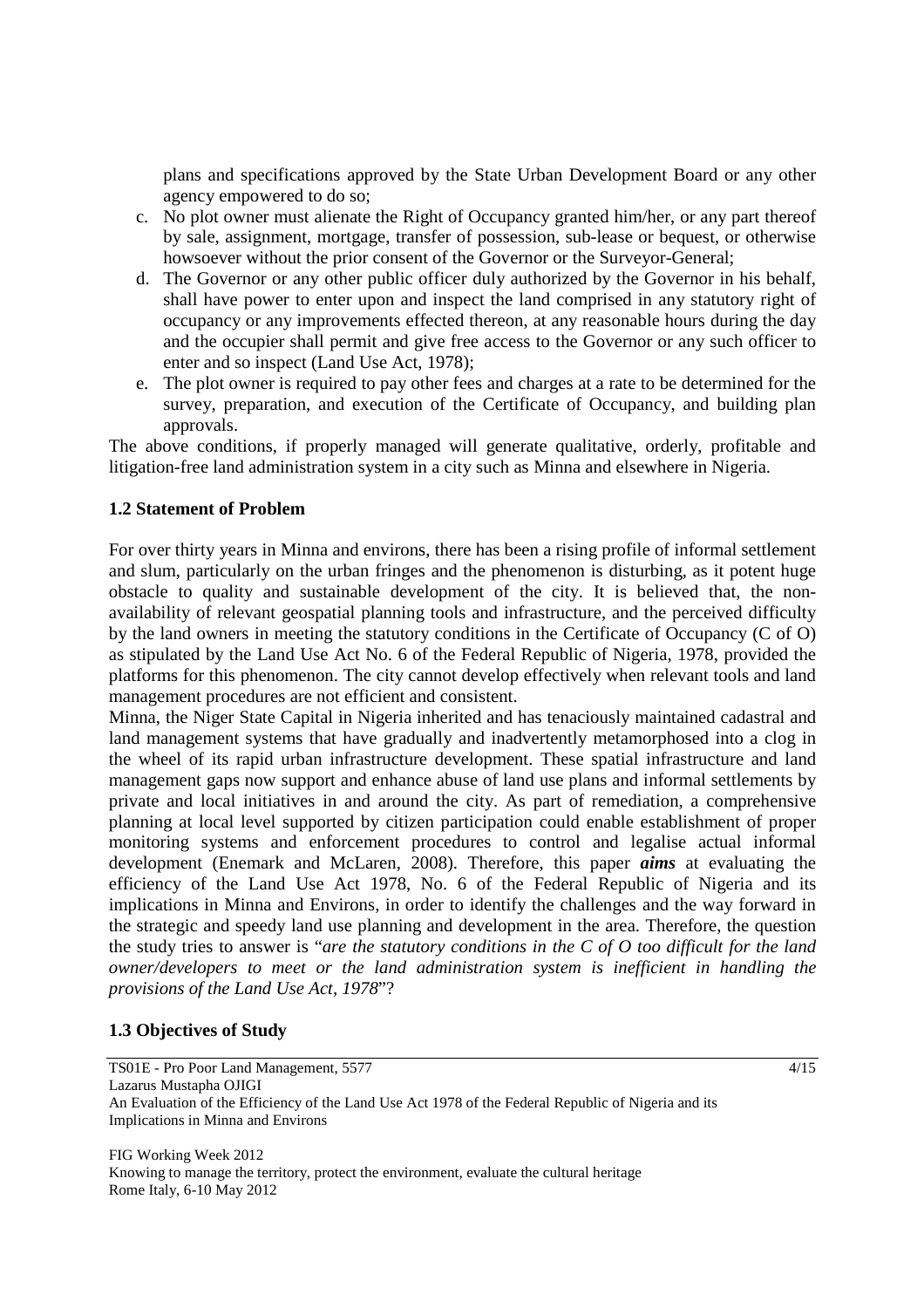The objectives of the study are to:

- i. Examine the Land Use Act 1978, No. 6 provision in the offer of Certificate of Occupancy and the procedures in obtaining it in Minna;
- ii. Examine the available cadastral map, their respective scales and date of production and mode of field survey data capture;
- iii. Assess the level of adherence of plot owners to the inherent conditions in the offer of statutory right-of-occupancy;
- iv. Identify the role of development control unit of urban development board in Minna;
- v. Identify the challenges and the way forward in strategic and speedy land use planning and development to stem the tide of informal settlement in the Minna and environs.

#### **1.4 Study Area**

Minna is located approximately between latitudes  $09^{\circ}$  25'N and  $09^{\circ}$  45'N; and longitudes  $06^{\circ}$ 15'E and 06° 35'E.



Figure 1: Minna and Environs, Niger State, Nigeria.

Minna was made Capital of Niger State at creation in 1976 and has grown into an average urban area, housing several Federal, State and privately owned institutions. The 2006 National Census put the population Minna (made up of Chanchaga and Bosso Local Government Areas) at 350,287 people (National Bureau of Statistics, 2009). An aerial view of physical development profile of Minna from satellite imageries and photographs show massive haphazard and improper property alignment across the city of Minna, particularly on the outer fringes where development quality is expected to be higher. The 15 selected ward areas of interest in this study include *Maitumbi, Barkin Saleh, Bosso Town, Kpakungu, Maikunkele, Minna Central, Tudun Fulani, Dutsen Kura, Tunga, Chanchaga, Tayi, Makera, Shango, Jikpan and Sauka Kahuta*.

# **2. MATERIALS AND METHODS**

TS01E - Pro Poor Land Management, 5577 5/15 Lazarus Mustapha OJIGI An Evaluation of the Efficiency of the Land Use Act 1978 of the Federal Republic of Nigeria and its Implications in Minna and Environs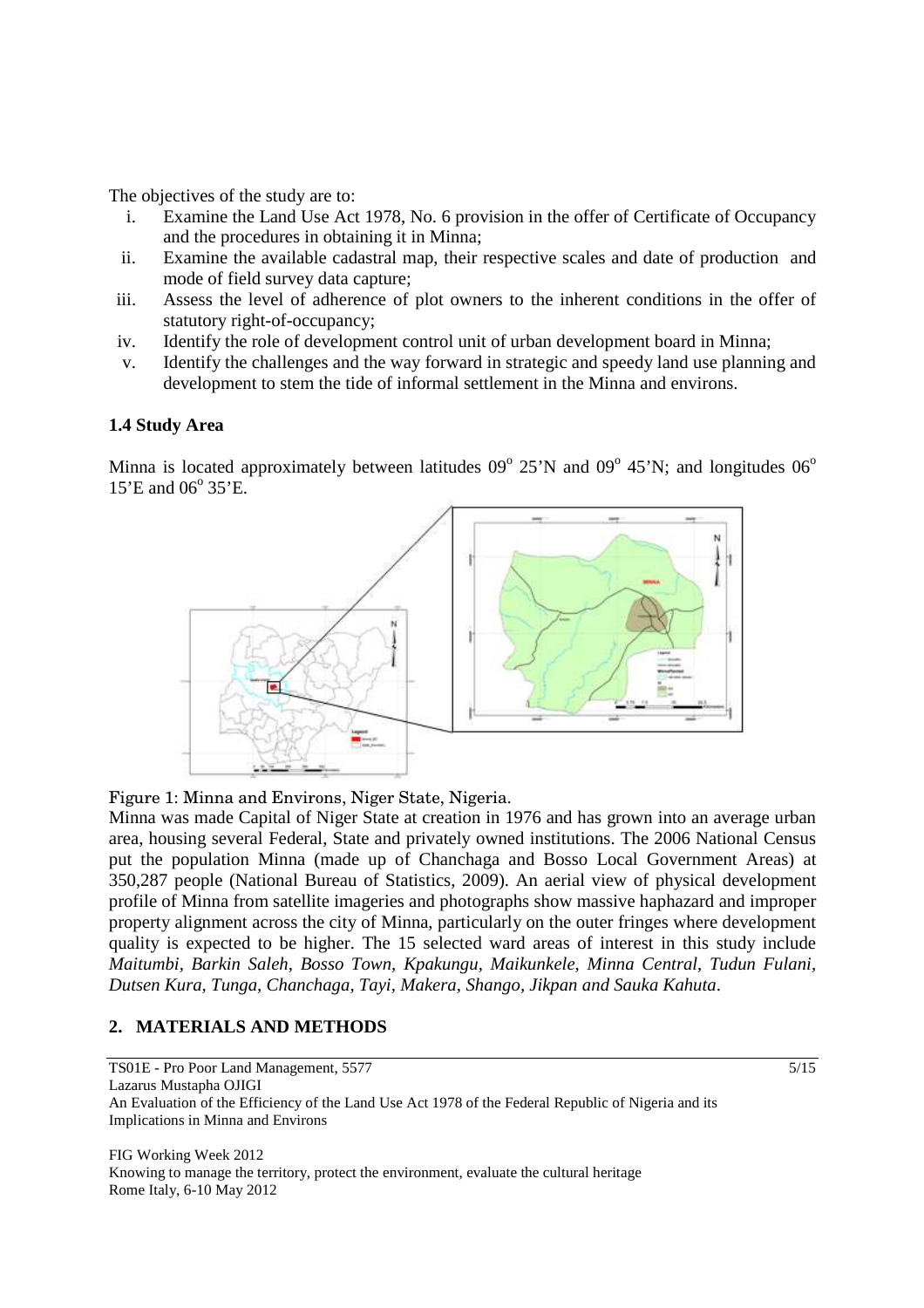Field data collection methods adopted include personal interviews, examination of the existing maps and the Land Use Act 1978 provision in offer of C of O, and questionnaire administration. The questionnaires were based on four (4) key elements consisting; survey and cadastral information system, adherence to statutory conditions in the offer of C of O, development control and government policy and implementation in fifteen (15) selected ward areas. A part of the questionnaires was administered to staff of relevant Ministries, Departments and Agencies (MDAs) related to lands, Survey, planning and housing, while the second part was administered to sampled land lords in fifteen (15) selected ward areas (*Kpakungu, Sauka Kahuta/MTP105, MTP 80, Dutsen Kura, Chanchaga, Tunga, Bosso Town, Minna Central,* Makera, Barkin-Saleh, Maitumbi, Tayi Village, Jikpan, Maikunkele, Tudun Fulani and Shango). The satellite imageries (google earth images), photographs, GPS coordinates and the ward map of parts of study area were collected during the field work.

A section of the questionnaires was administered to 50 staff of relevant ministries, departments and agencies (MDAs) related to lands, survey, planning and housing, while other section was administered to a minimum of ten (10) land lords sampled at random in each of the selected fifteen (15) wards. The questionnaires and the examination of the existing base maps were carried out. Analyses of the expected standard procedures and the existing procedures of obtaining statutory right of occupancy and the compliance of developers to the provisions in the C of O were carried out.

# **3. RESULTS AND DISCUSSION**

# **3.1 Results**

Forty-one (41) out of fifty (50) staff members of the Ministries, Departments and Agencies (MDAs) who responded to the surveys have been in the services of their various organisations for a period ranging from 1year to33years. Figure 1 shows the percentage distribution of the professional and officers that responded to the survey. Table 1 shows the response from 138 out of the total 150 property owners sampled in the 15 selected wards Areas.



Figure 2: Percentage Response of Relevant Professionals/Officers in the MDAs

TS01E - Pro Poor Land Management, 5577 6/15 Lazarus Mustapha OJIGI An Evaluation of the Efficiency of the Land Use Act 1978 of the Federal Republic of Nigeria and its Implications in Minna and Environs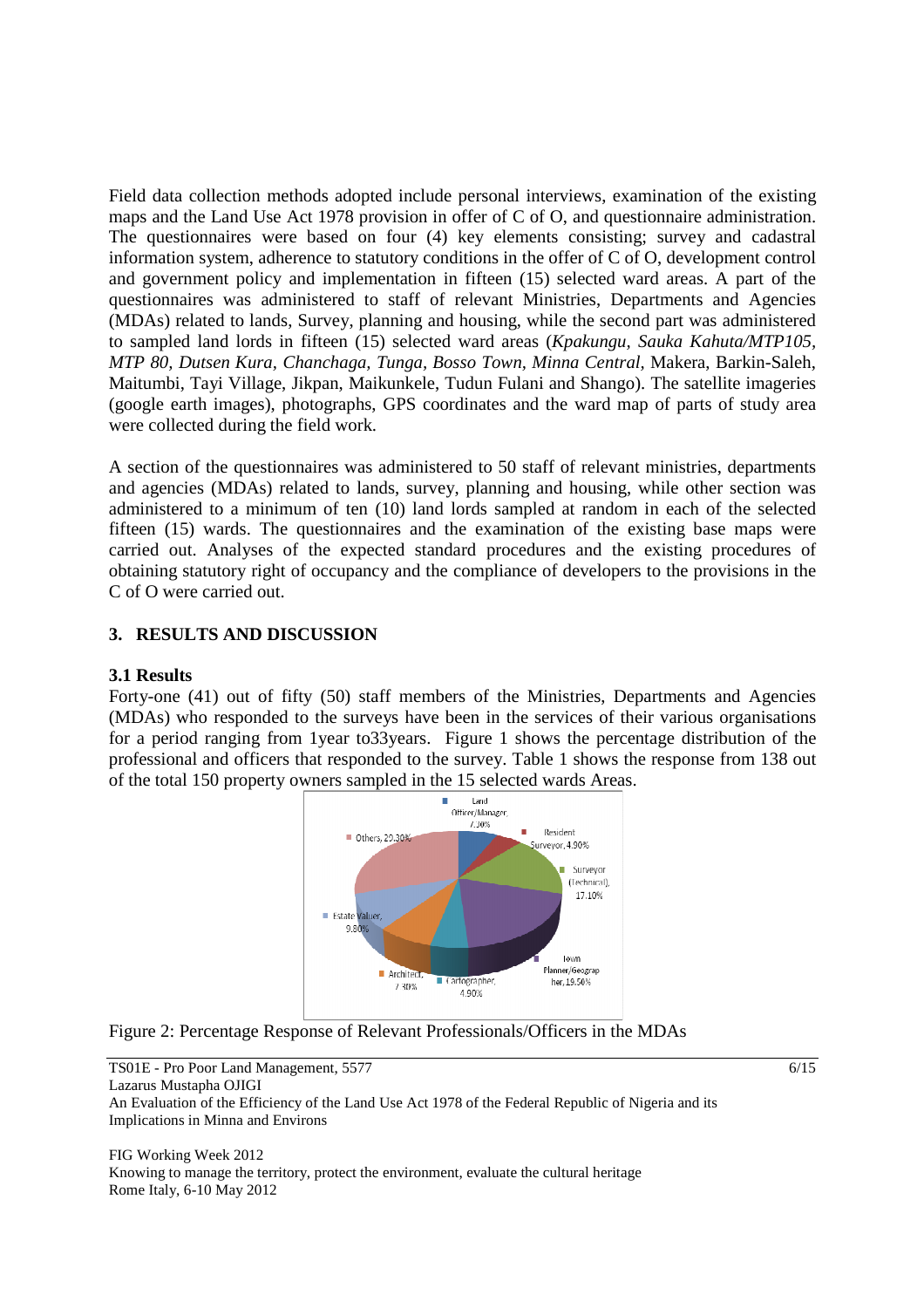Table 1: Percentage of Property Owners that Responded in the 15 selected wards Areas

| S/n            | <b>Wards/Areas with:</b>                      | $\%$ Yes | $\%$ No |
|----------------|-----------------------------------------------|----------|---------|
|                | Properties with genuine C of Os or Grants     | 36.2     | 63.8    |
| $\overline{2}$ | Has approved building plans                   | 20       | 80      |
| 3              | Infrastructure (roads, water, etc) prior dev. | 22.3     | 77.7    |
| $\overline{4}$ | Purchased lands from local natives            |          | 29      |
| 5              | Those paying annual ground rents              | 81.9     | 18.1    |

From Table 1, about 64% of land owners had no valid C of Os, because about 71% of the land owners in the area bought their properties from the local natives, where formal and valid records as common with the Ministry of Lands, Survey and Planning are absent. The survey (Table 1) further shows that about 78% of the areas/wards had no infrastructure such as roads, drainages, water and powerline prior commencement of building construction by developers.

# **3.1.1 Prevailing Stages for Obtaining Statutory Right of Occupancy in the Study Area**

The existing procedures in obtaining C of O in Minna include

- i. Purchase, completion and submission of application form
- ii. Sketch plan or Survey or Allocation layout Number.
- iii. Verification and Valuation Survey Report at the Cartographic Section
- iv. Town Planning Site Analysis/EIA
- v. Preparation of Grant and Signature by the Permanent Sec. or Honorable Commissioner for Lands, Surveys and Planning
- vi. Acceptance of Grant by Applicant
- vii. Instruction to Survey issued for the final survey
- viii. Survey and computation
	- ix. Charting on the Intelligent Sheet
	- x. Final drawn plan on film,
	- xi. Signing by the Surveyor General
- xii. Print and passed for payment of initial processing fee
- xiii. C of O prepared and scheduled for Governor's signature

These procedures are obviously long, largely analog and prone to errors and mix ups.

# **3.1.2 Survey and Cadastral System**

The available cadastral and topographic map sheets are of Scale(s) 1:2500 and 1:25000 respectively produced between 1974 and 1986 from a combination of ground survey and photogrammetric methods. The average time period of C of O processing is about 1-year from the date of application. On the exact number of C of Os granted to applicants by the Ministry of Lands, Survey and Housing since 1978, about 50% of the survey revealed that there was no exact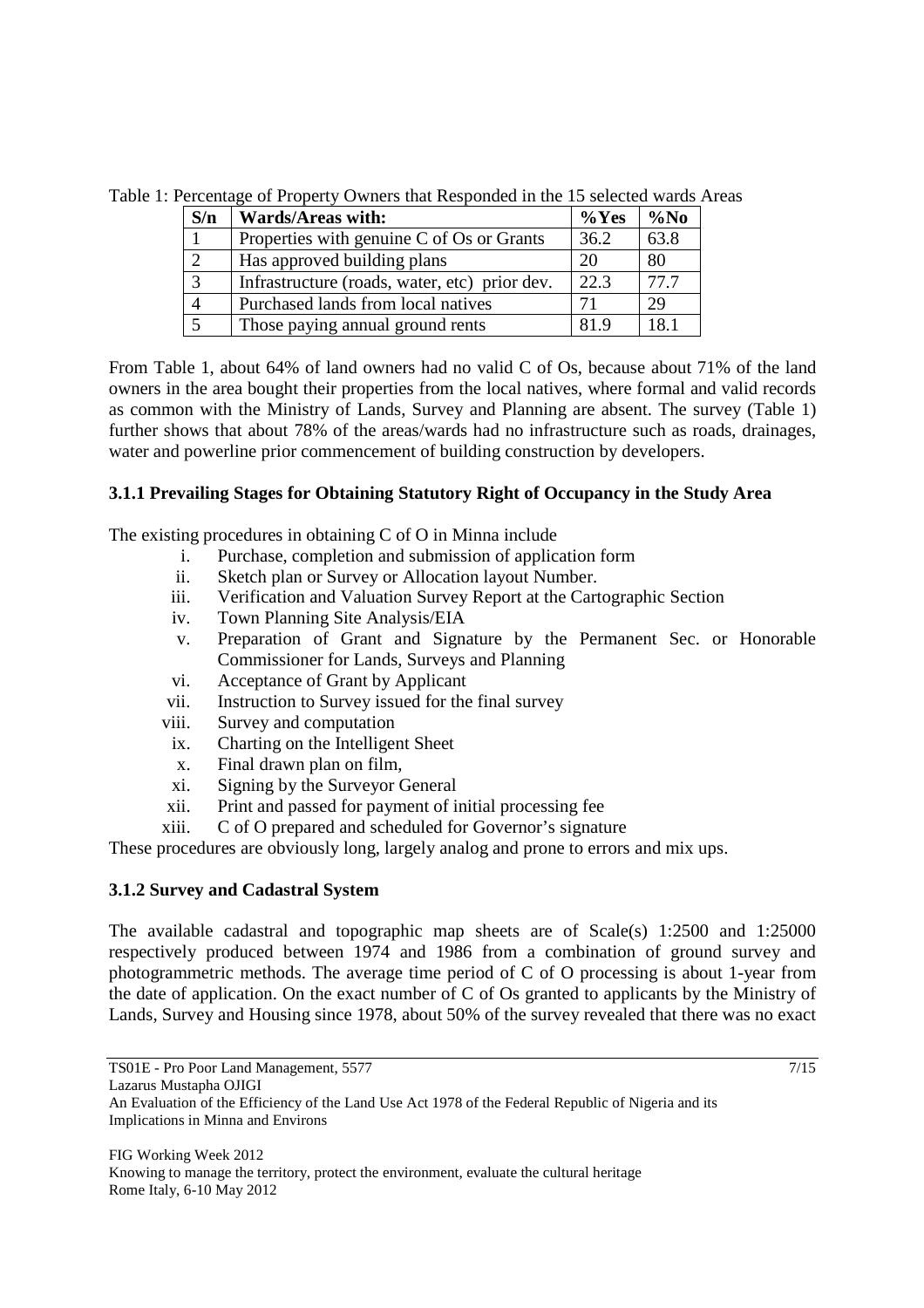record of the number of C of O processed between 1978 and 2010, while the other 50% gave a range of 5000 and above.

The **cost** elements of acquiring a C of O consist of application form (cost of application form is N20, 000), surveys and beaconing (cost depends on the size of the property), site analysis and environmental impact assessment (cost depends on the size of the property and location) and processing fee of the Certificate of Occupancy. The survey showed that, an average of about N150, 000 may be required to obtain a C of O in the study Area. The cost of land is not fixed, but dependent on the situation of the land or layout and on the parties involved in the transactions. It should be noted that, cost of land is not an issue in Minna and environs because, there is sufficient supply of land at relatively affordable prices to interested residents.

Only 51% of the land owners are ready to officially pay the necessary fees during and after the processes of the C of O, hence regulatory measures are adopted in making applicants to comply. The measures include revoking their offer (73.2%), and counseling and persuasion (26.8%). About 53% of the surveys show that, the Land Use and Allocation Committee (LUAC) have not been effective in Minna between 1978 and 2010. The classification of duties and roles of 50% of the respondents shows that, they have signatory powers in the land allocation process, while 50% does not. Due to non-availability of a well defined cadastre, layout facilities and infrastructure, informal settlement are on the sprawl at the outer urban fringes of Minna such as Kpakungu, Dutsen Kura, Bosso Town, Sauka Kahuta, etc. About 61% of the survey shows that there are over one hundred (100) court cases arising from errors in the cadastral system and land use allocations in Minna and environs.

# **3.1.3 Adherence to Statutory Conditions in the Offer of C of O**

The survey on the adherence to statutory conditions in the C of O shows that, about 60% of the land owners in Minna develop their properties in accordance with the stated conditions in the C of Os, while 40% were on the contrary. The percentage rating of the factors responsible for the non-compliance of allottees to the conditions in the C of Os are contained in Table 2:

| <b>UA</b> |                                                                   |                   |
|-----------|-------------------------------------------------------------------|-------------------|
| S/n       | Factors responsible                                               | Percentage Rating |
|           | Taking things for granted, knowing that nothing will happen after | 34.1              |
|           | violating the conditions.                                         |                   |
|           | Poor and ineffective development policy and control               | 22                |
|           | Corruption and lack of respect for Statutes and Laws of the Land  | 19.5              |
|           | Poverty and lack of resource to build standard structures         | 17.1              |
|           | Ignorance of the conditions and liabilities stated in the C of Os | 73                |

Table 2: Rating of factors Responsible for Allottees' Non-Compliance to Conditions in the C of  $\Omega$ 

TS01E - Pro Poor Land Management, 5577 8/15

Lazarus Mustapha OJIGI

An Evaluation of the Efficiency of the Land Use Act 1978 of the Federal Republic of Nigeria and its Implications in Minna and Environs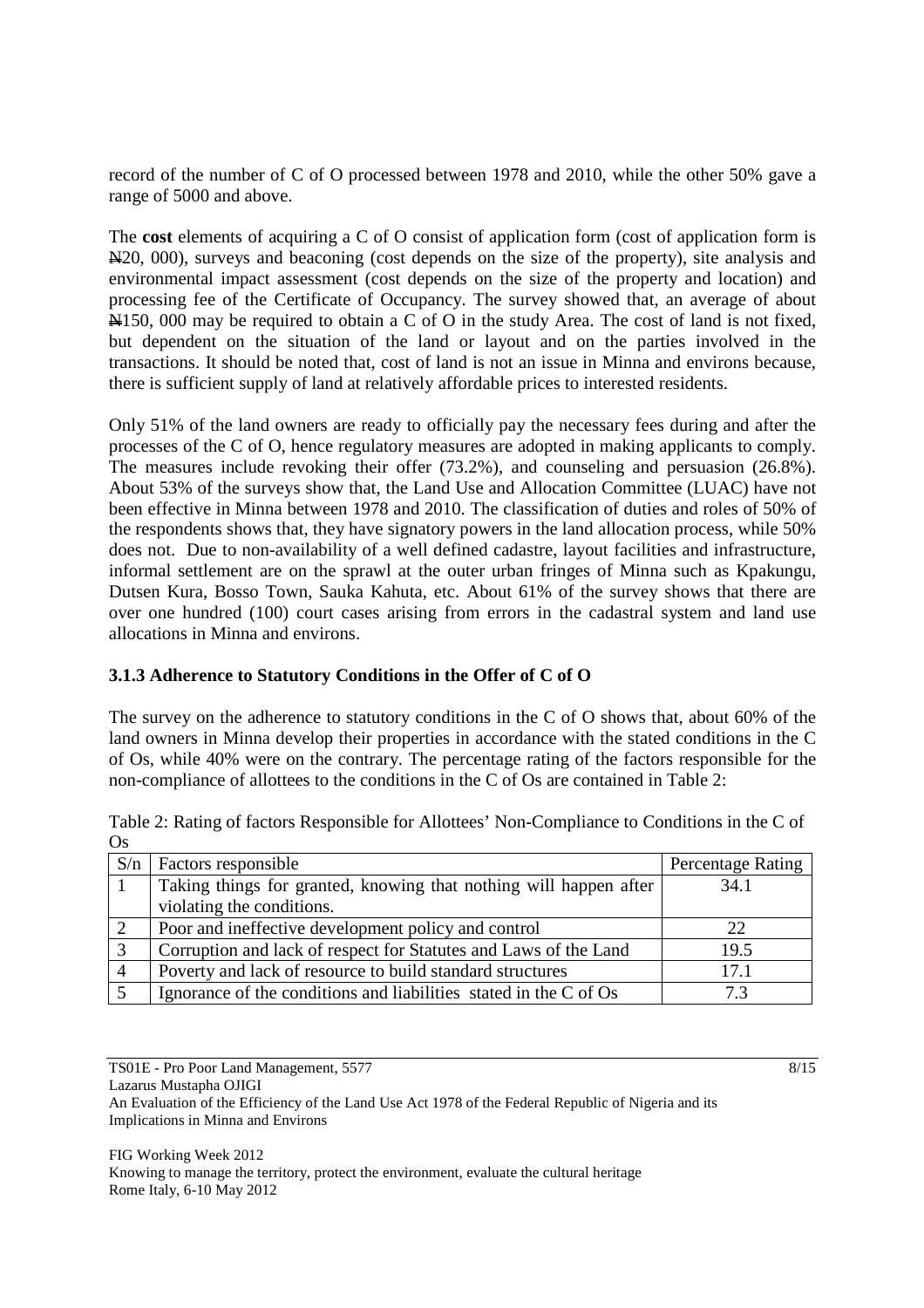About 71.5% of the surveys showed that, the indiscriminate development and informal settlement pattern have *very high effects* on the city aesthetic and beauty in and around Minna.

# **3.1.4 Land Use and Development Control**

The survey on development control shows the following as the basic roles of development control unit of urban development board in Minna:

- i. To issue approval before building commences
- ii. Control physical development and ensure a decent city
- iii. Implement strict compliance to building code
- iv. Adopt best practice and create enough access and urban infrastructure (roads, drainages, water, power line, etc).

Several buildings and structures were marked with **"X-STOP WORK"** by Niger State Urban Development Board (NSUDB) in the study area as a result of (i) *no approved building plans* (73%), (ii) *violation of the building line regulations* (18.2%)*, and (iii) building on drainages and power lines or absence of C of Os/Grants* (9.8%). On the other hands, the surveys shows that, the Development Control Unit of NSUDB always insisted on *development standard and specifications*, but due to human tendencies to break laws, it has been difficult to achieve. Figure 3 shows a portion of Barkin Saleh, Minna lying beside a major expressway, but without any sign of development control.



Figure 3: **Photograph** and Google Earth Image showing Informal Settlement in parts Barkin Saleh Area of Minna, Nigeria.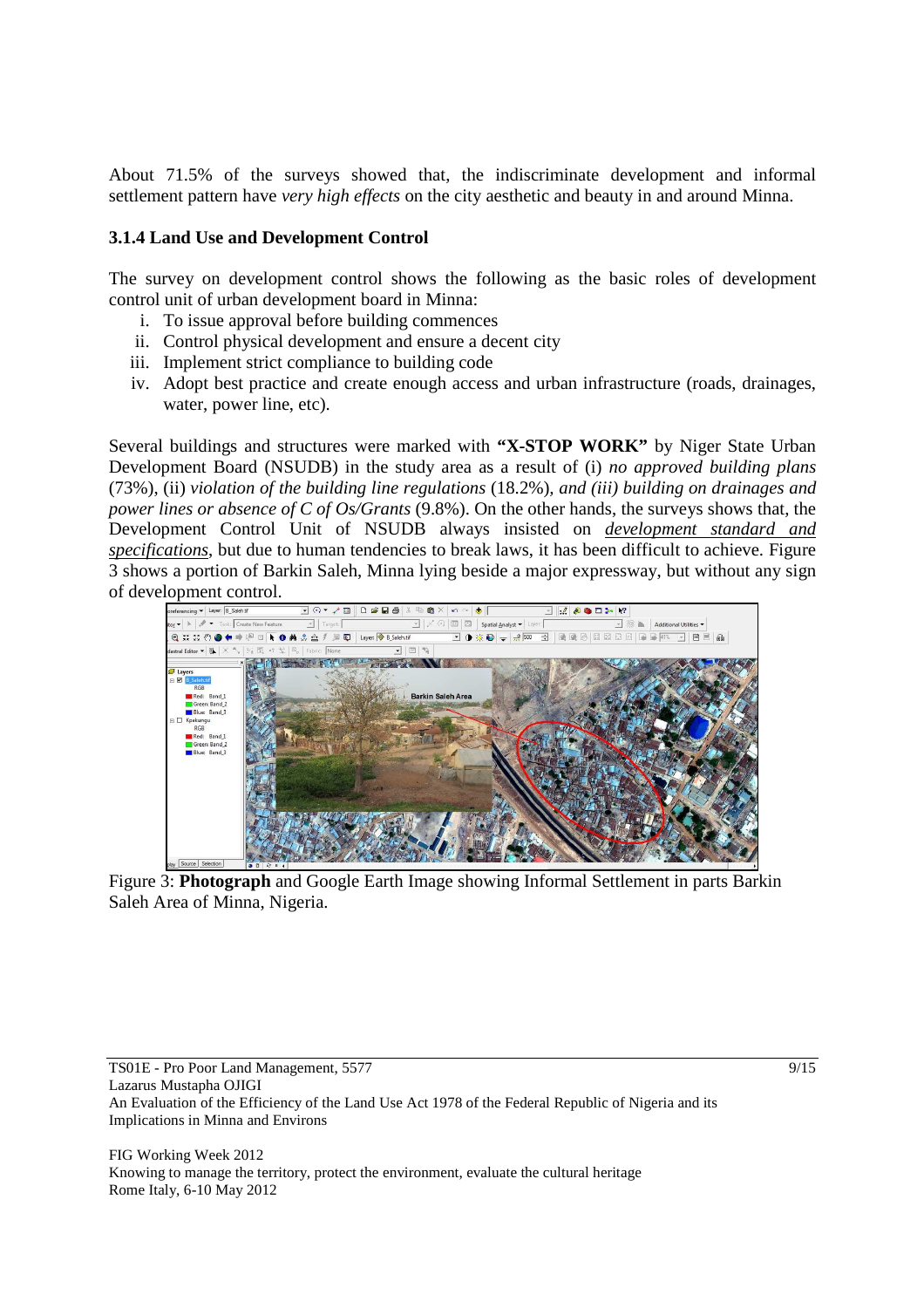

Figure 4: Satellite Image of Parts of Informal Developing (C) and Built-up Areas (A & B), along Bida Road, Kpakungu, Minna, Nigeria (Image Source: www.googleearth.com)

Figure 4 shows parts of informal developing ("C") and built-up areas ("A" and "B"), *along Bida road,* kpakungu. Despite the fact that the entire area lies within the Minna urban corridor, it lacks well defined street lanes, names and numbers. Drainages are completely absent, while most buildings are oriented along and across the roads and drainages. Fences, where available are usually as high as the lintel of the building. These inadequacies have turned Kpakungu and other urban fringes of Minna into massive slums. The region marked "C" is an on-going development that is haphazard and spreading fast too. The survey identified and rated the major problems militating against the enforcement of land use and development control in Minna and environs (Table 3). About 87% of the survey indicated there were Cadastral Layout and Township Plans (TP) for MTP52-Industrial Layout, MTP80-Tunga, MTP77-Dusten Kura, MTP95, MTP54, MTP75 and MTP51.

Table 3: Problems of smooth enforcement of Land Use and development Control in Minna

| $S/n$ . | Problem (s) in Enforcement                                            | % Rating |
|---------|-----------------------------------------------------------------------|----------|
|         | Hostility and attack by property owners and residents                 | 47.8     |
|         | Double standard and lack of full support by the governments           | 26.1     |
|         | Sabotage by some superior government officers who are directly   17.4 |          |
|         | or indirectly affected                                                |          |
|         | Lack of will power on the part of the authorized officers             | 8.7      |

# **3.1.5 Government Policy and Decision Making**

Regarding spatial information driven policies and decisions by the Governments (State and Local), about 79% of the survey showed that, government decisions on land information system (LIS) and sustainable urban development in Minna would NOT be effective with the current analog cadastral maps and geoinformation standards in the state. For income generation strategy, about 84% of the survey showed that, the Grants and C of Os on landed properties have NOT yielded good financial income strategy for the governments in Minna and environs since 1978 due to improper land documentations, records and poor implementation of internal revenue generation system, resulting in inefficient land service delivery.

TS01E - Pro Poor Land Management, 5577 10/15

Lazarus Mustapha OJIGI

An Evaluation of the Efficiency of the Land Use Act 1978 of the Federal Republic of Nigeria and its Implications in Minna and Environs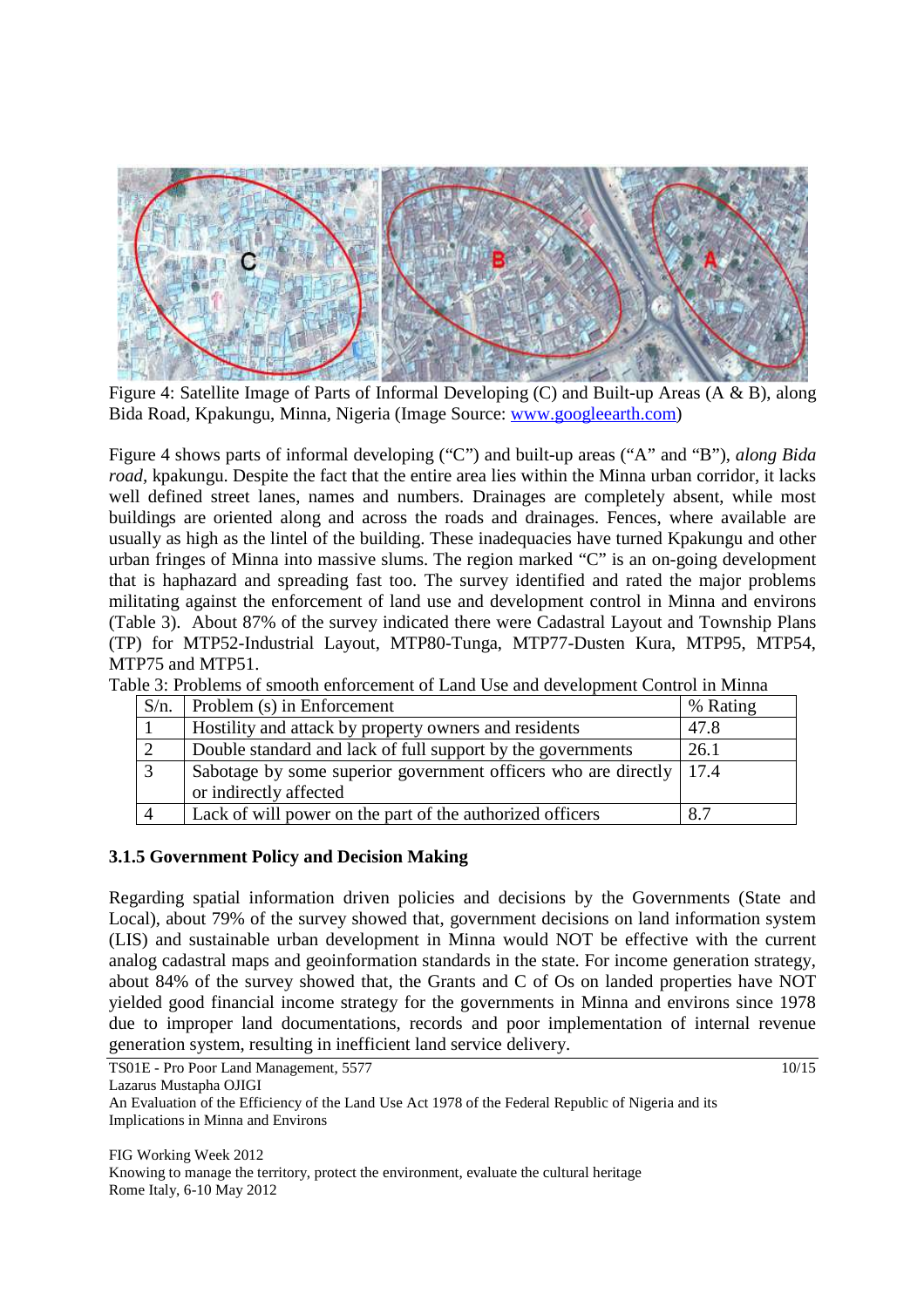#### **3.2 Discussion**

The statutory conditions in the C of O for the effective development control within the frame work of land use plan for the area as provided by the Land Use Act 1978 No.6 were examined and cross checked against the prevailing development pattern and further discussed as follows:

Between 1978 and 2010, there were no documented cases of developers who have been compelled to within 2 years from the date of the acceptance of the C of O, to erect and complete buildings or other works on the offered plot, in accordance with the approved detailed plans by the state or any other agency empowered to do so. The prevailing situation of physical development is that, plot owners erect buildings or structures on their plots of land as they so wish, provided the structures are located within their plots. Additions or alterations to the approved buildings plans (where applicable) are made without recourse to the Urban Development Board or any other Agency empowered to do allow such alterations. However, there had been instances where the NSUDB tried to enforce some measures of control through the use of "STOP WORK" order, beginning with writing on the walls in red paint *"STOP WORK ('X')-NSUDB***"** and a times outright demolition of on-going building constructions.

Between 2005 and 2009 scores of unapproved building were demolished in Sauka Kahuta, the old College of Education in Zarumai area, MTP 80, and host of other isolated cases. In area of total demolition, the government took over the lands and redesigns the layout and subsequently re-allocated them to fresh applicants. Despite the provision of cadastral and urban development layouts and Township Plans (TP) in areas like MTP52-Industrial-Layout, MTP80-Tunga, MTP77-Dusten-Kura, MTP95, MTP54, MTP75 and MTP51, etc, informal and haphazard settlements still thrives in those areas. The Rights of Occupancy granted to applicants are alienated, sold, assigned mortgaged, or possession transferred or sub-leased without the prior consent of the Governor or the Surveyor-General of the State. Land agents posit themselves as the custodian of the deed of assignments, which are covenanted between the assignors and the assignees whenever the land vendors are in dare need of money.

There were evidences of regulation by the authorities, but developers found it difficult to comply due to several other reasons. For instance, in an ideal situation, where the government put in place requisite tools and procedures, facilities and infrastructure that will facilitate well planned development, enforcement or control of development plans and standards become automatic and less problematic. However, due to the failure by governments in providing adequate facilities, infrastructure and housing programmes to meet the need of the people, development control has become imperative in the study area. Consequent upon this failure by governments, a development gap now exists in support of abuse of land use plans and informal settlements by private and local initiatives.

The informal settlements in Minna and environs arises from the combined effects of slow procedures and bureaucracy in obtaining C of O, inconsistency and inefficiency of government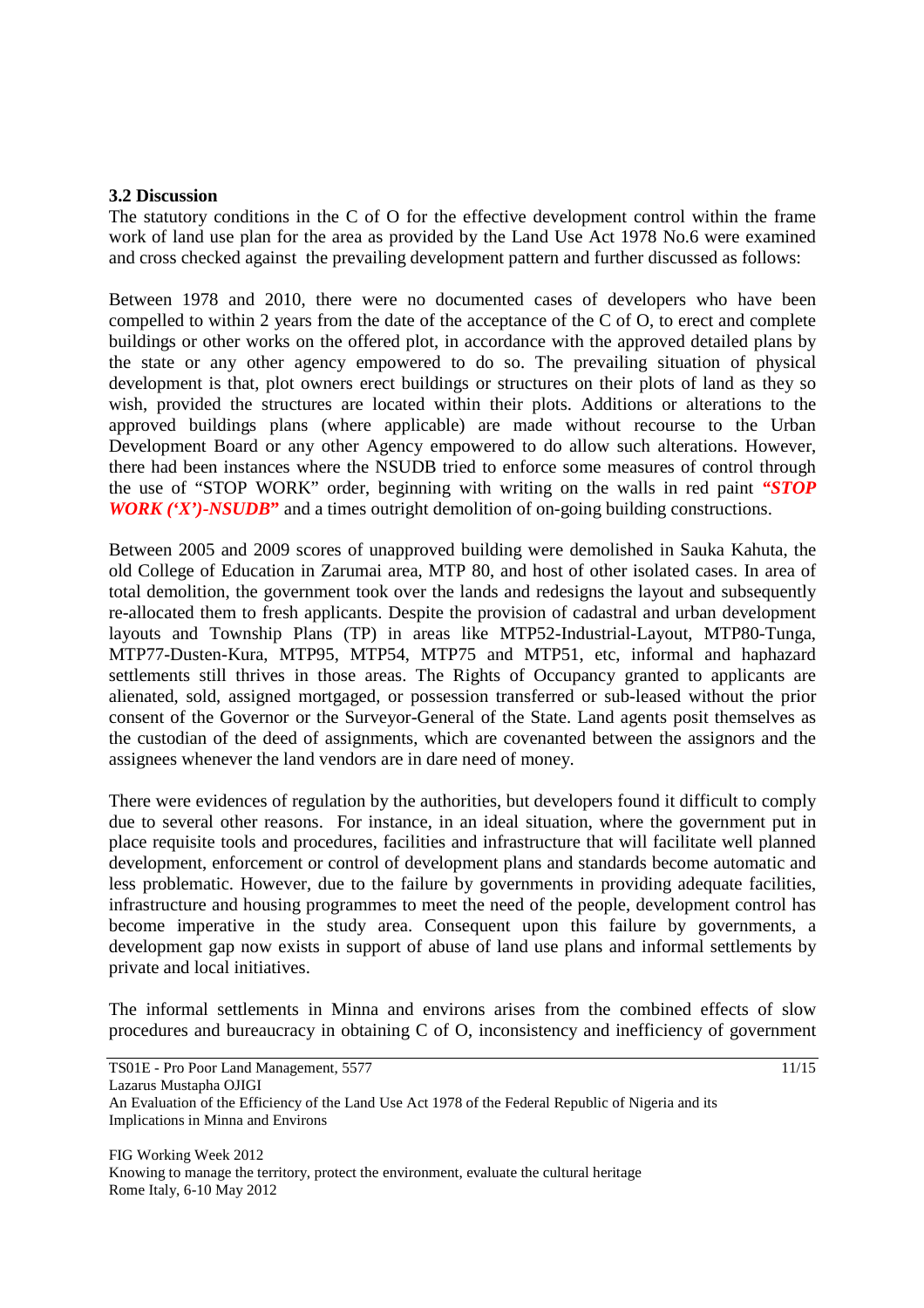agencies and committees responsible for land administration, rapid population growth and ruralurban migration pressurizing the city, poor implementation of government housing programmes and policy over the years. This problem has been further aggravated by lack of professional capacity and boldness in optimizing, modeling and implementing land information strategies due to traditional, social, political, economic and technical barriers. Where qualified professional are available to carry out property inspections and regulations, the fear of being harmed or attacked, and the patriotic will to refuse bribes when offered has been a major challenge. For instance, the government officers' right to enter premises is limited by the *'ba-shiga'* (*'no entry'*) system in some parts of Minna. Where there is no free access, power to enter, inspect and control developments at the backyard of the residents is largely constrained.

# **4. CONCLUSION**

The study has carefully done an evaluation of the efficiency of the Land Use Act 1978, No. 6 of the Federal Republic of Nigeria and its implications in Minna and Environs; in which four (4) key elements consisting; survey and cadastral information system, adherence to statutory conditions in the offer of C of O, development control and government policy and implementation in fifteen (15) selected ward areas were assessed.

The prevailing informal settlement trend in Minna is a failure of the Land Use Act of 1978 and the LUAC in Niger State to deliver its mandate in the study area. The inability of the department of lands, survey and planning to provide effective land records and up-dated cadastral maps, which should guide planners and developers on *where* to build *what* in the study area, is the primary source of irregularities in the physical development process in Minna. It is a fact that, inadequate professional capacity and expertise exists in MDAs for optimizing, modeling and implementing land information strategies due to some traditional, social, political, economic and technical barriers. The main consequence of this scenario in the near future is environmental hazards leading to severe socio-economic problems and total destruction of city aesthetic and beauty. However, it is worthy of note that, cadastre alone will not solve the problems of land use abuse in the study area, therefore the government is expected to develop robust housing strategy and land use planning and implementation that will activate decent development and the repair of existing informal settlements in Minna and environs.

Government policies/decisions on housing and land information system (LIS) and sustainable urban development in Minna have *not* been effective over the years due to the heterogeneous cadastral map frames and geoinformation standards. Therefore, in line with suggestion by Enemark (2007), the framework for political decision-making in the study area should be organized to facilitate an integrated approach to land-use management that combines the three areas of land policies, land information management, and land-use management. In addition, a complete digital map revision and geospatial evolution in the study area is imperative, which would enhance income generation strategy, from land registration and administration, and high quality urban sprawl in the area.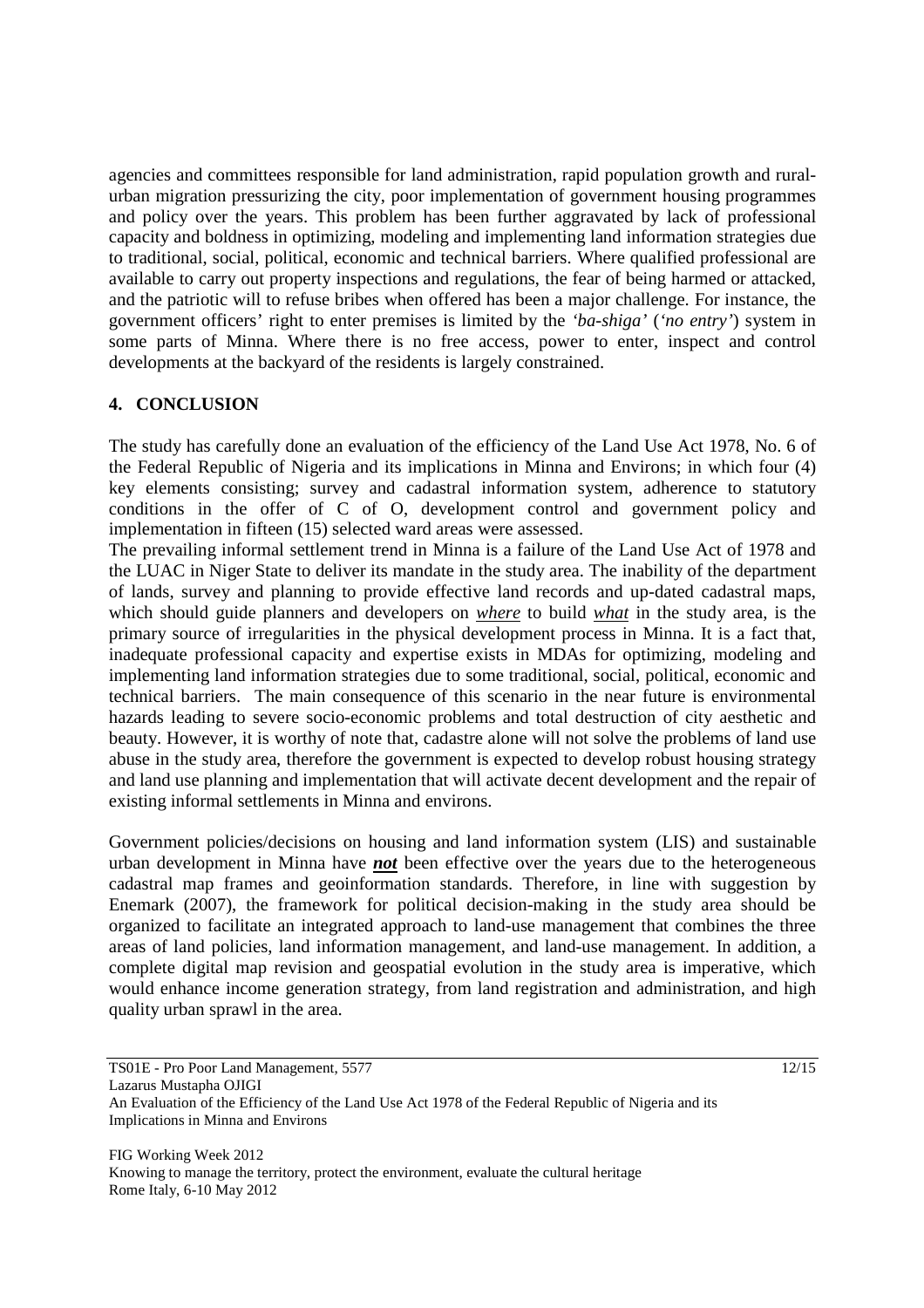# **4.1 Recommendations**

In order for governments to effectively change the tide of informal settlement in the Minna and environs, the following actions are hereby recommended:

- i. There is need to carry out urgent digital mapping and cadastral geodatabase development for Minna and environs, as input for the proposed Minna GIS;
- ii. The current inefficiency in land administration should be addressed through the reform of Land Use Act, and repositioning of the relevant ministries and the Land Use and Allocation Committee (LUAC) in order meet up the need of the people.
- iii. The Development Control Unit of Urban Development Board should be properly fund, equipped and legally strengthened to cope with the professional and ethical challenges of effective development control in Minna and environs.
- iv. Cases of allocation of lands in areas without township plans and cadastral layouts should be abolished in order to curb slum and informal settlement;
- v. The procedures of land allocation and processing of C of O should be simplified to last not more than six month from the date of application.
- vi. Where government housing programmes are not realistic, urban facilities and infrastructure should be provided in all development layouts in order to automatically control informal settlements.

# **ACKNOWLEDGEMENTS**

The author appreciates Mr. Nelson Nsikak and Mal. Adamu Danasabe for administering and retrieving some of the questionnaires. Thanks to all Management and Technical staff of the Ministry of Lands, Survey and Housing, Minna, Niger State, Nigeria for taking the pains in providing the relevant technical information and answers through the questionnaires and personal interviews.

# **REFERENCES**

- 1. Aluko, B. T., and Amidu, A. (2006). Urban Low Income Settlements, Land Deregulation and Sustainable Development in Nigeria. Promoting Land Administration and Good Governance. 5th FIG Regional Conference Accra, Ghana, March 8-11. http://www.fig.net/pub/accra/papers/ts03/ts03\_03\_aluko\_amidu.pdf
- 2. Dashe, J.D.J (1987). Cadastral Surveying Practice, pp.95
- 3. Dumashie, A. D., (2006). People and Places: The Importance of the Supply of Land in Delivering Affordable Housing in Informal Settlements. Promoting Land Administration and Good Governance. 5th FIG Regional Conference Accra, Ghana, March 8-11. http://www.fig.net/pub/accra/papers/ts03/ts03\_02\_dumashie.pdf
- 4. Enemark, S., (2007). Integrated Land-Use Management for Sustainable Development. International Federation of Surveyors Article of the Month, April 2007. http://www.fig.net/pub/monthly\_articles/april\_2007/april\_2007\_enemark.pdf
- 5. Enemark, S., and McLaren, R., (2008). Preventing Informal Development- through means of sustainable land use control. Integrating Generations, FIG Working Week 2008, Stockholm, Sweden 14-19 June.

http://www.fig.net/pub/fig2008/papers/ts08a/ts08a\_01\_enemark\_mclaren\_2734.pdf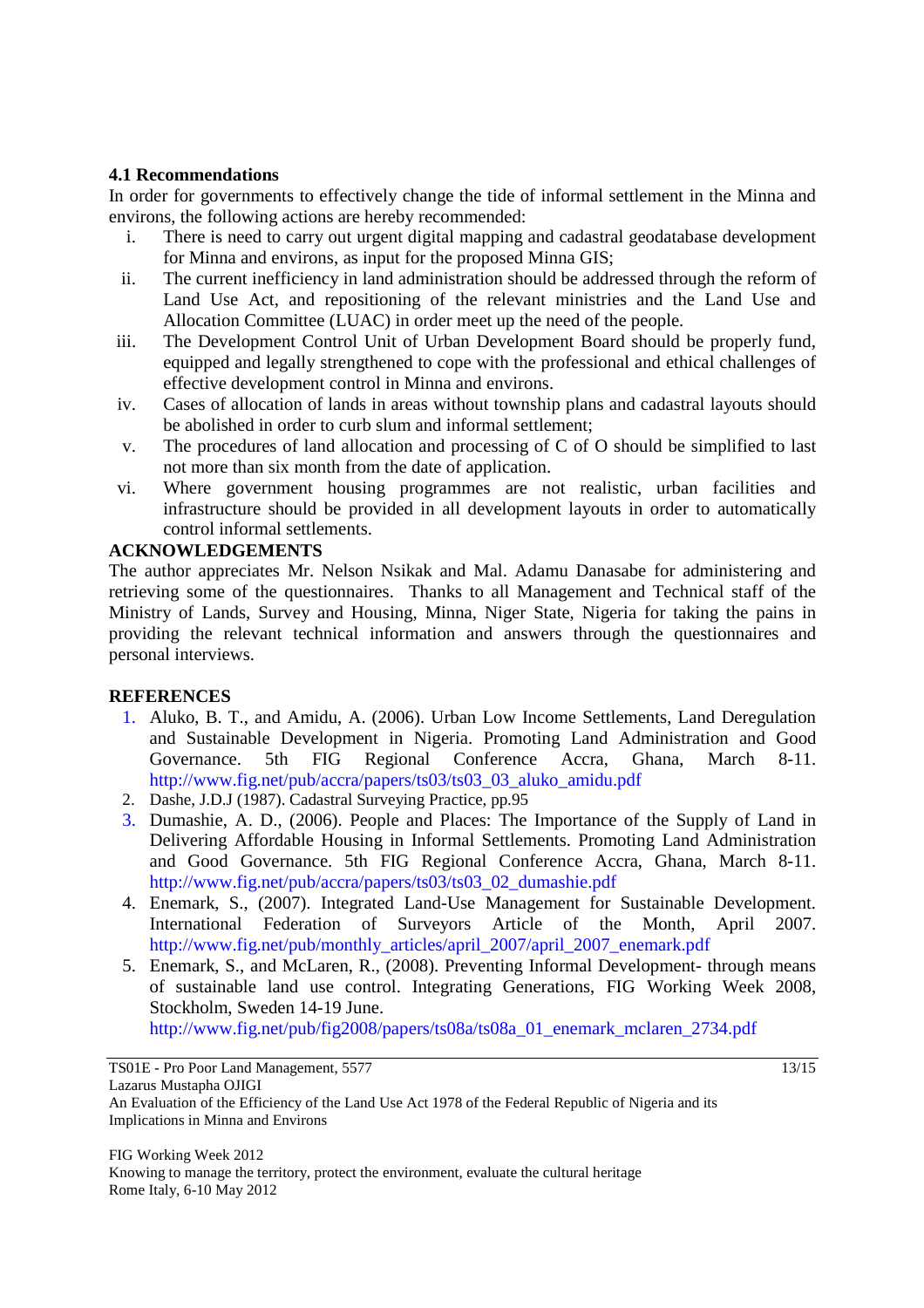- 6. FIG Commission 3, (2010). Rapid Urbanization and Mega Cities: The Need for Spatial Information Management. FIG Publication No. 48. 92p.
- 7. http://www.googleearth.com
- 8. Land Use Act 1978. Federal Republic of Nigeria Official Gazette. No.14.Vol. 65. Published and Printed by the Fed. Ministry of Information, Printing Div., Lagos, Nigeria.
- 9. Larsson, G. (1991). Land registration and cadastral systems (Tools for land information and management Longman Sci. & Tech., and John Willey & Sons Inc. NY. Pp. 23-88.
- 10. National Bureau of Statistics, (2009). Annual Abstract of Statistics, 2009. National Bureau of Statistics (NBS), Federal Republic of Nigeria. p.34 (517 pages).
- 11. Ojigi, M. L. (2009). Geospatial Mapping for Crime Indexing and Monitoring in Minna and Environs, Niger State of Nigeria. *Nigerian Journal of Surveying & Geoinformatics*. Vol. 2/2, October, 2009 ISSN: 0189-8914, pp. 83-100
- 12. Ojigi, M. L., & Owoyele, G. S., (2005) Feasibility Studies for Establishing Sustainable Cadastral and Land Registration Information System for Minna Metropolis. *SSSE, Federal University of Technology, Minna 1st Annual Conf. on: Current Trends in Science and Environmental Management, 27th-30th November. 11p.*
- 13. Potsiou, C. and Ionnidis, C. (2006): Informal Settlements in Greece: The Mystery of Missing Information and the Difficulty of their Integration into the Legal framework. Proceedings of the 5<sup>th</sup> FIG Regional Conference, Accra, Ghana, March 8-11, 2006, 20 p. http://www.fig.net/pub/accra/papers/ts03/ts03\_04\_potsiou\_ioannidis.pdf
- 14. Potsiou,C., Doytsher, Y.,Kelly, P., Khouri,R., McLaren, R., and Mueller, H., (2010). Rapid Urbanization and Mega Cities: The Need for Spatial Information Management1 Rapid Urbanization and Mega Cities: The Need for Spatial Information Management1International Federation of Surveyors. Article of the Month – March. 25p
- 15. Yusuf R. K & Abioye,W.A. (2000).An effective Land Registration Policy as a Pre-requisite for Housing Nigeria's Populace. Topo. Sci, Dept. KadPoly. Kaduna, Nigeria. pp. 4-8

# **BIOGRAPHICAL NOTES**



**Dr. Lazarus Mustapha Ojigi (1969- ):** An *Associate Professor of Surveying and Geoinformatics*. He joined the services of the Federal University of Technology, Minna, Nigeria in 1995 as an Assistant Lecturer and rose to the rank of Associate Professor of Surveying and Geoinformatics by October 2010. Between 2006 and 2008, he was the Head of Department of Surveying and Geoinformatics, Federal University of Technology, Minna, Nigeria. He was the Deputy Dean, School of Environmental Technology of the same University between August 2008 and June 2010.

He is a registered Surveyor with the Surveyors Council of Nigeria (SURCON) and specializes in Space Geodesy, Remote Sensing and Geospatial Modeling. He has attended several Local and International Conferences and Workshops with Geomatics related contents, and has several scientific publications to his credit. His current research efforts are on *'Microwave Remote Sensing and Global Navigation Satellite System (GNSS) data integration and modeling for topographic dynamics, minefield subsidence and deformation studies in Nigeria'*. He currently works with the National Space Research and Development Agency (NASRDA), Abuja Nigeria as a Deputy Director, and heads the Data Integration and Dissemination Division of the Strategic Space Applications Department.

TS01E - Pro Poor Land Management, 5577 14/15 Lazarus Mustapha OJIGI An Evaluation of the Efficiency of the Land Use Act 1978 of the Federal Republic of Nigeria and its Implications in Minna and Environs